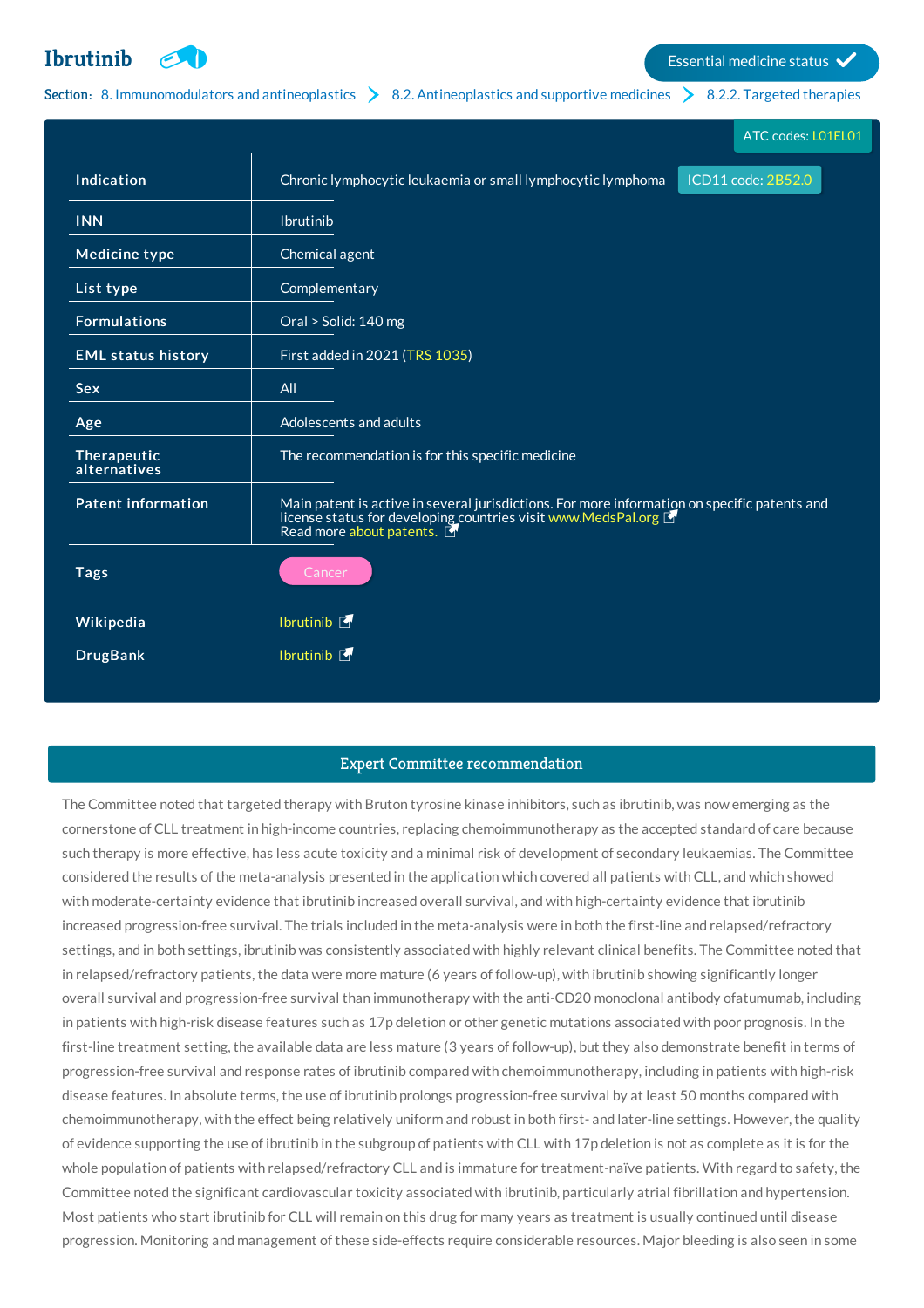patients, for which specialized care and resources are required for management. The Committee considered that the data in the relapsed/refractory setting were compelling for a major sustained benefit and improved tolerability for all patients with CLL (with or without 17p deletion). Therefore, the Committee recommended the inclusion of ibrutinib on the complementary list of the EML for the treatment of relapsed/refractory CLL. The Committee acknowledged the potential role for ibrutinib as first-line treatment, particularly in the subgroup of patients with CLL with 17p deletion, but considered that the available evidence, while promising, was currently immature unlike the evidence for relapsed/refractory disease. The Committee therefore did not recommend listing ibrutinib for first-line treatment at this time. The Committee requested that an application be submitted for consideration at the next Expert Committee meeting when more mature data on ibrutinib for first-line treatment will be available. The Committee noted that ibrutinib was not found to be cost-effective at current prices in multiple analyses, particularly when used in first-line treatment for all patients. The Committee recognized the very high price of ibrutinib (tens of thousands of US\$ per year in many settings), and the long duration of the treatment, which will have a significant financial impact on individuals and health systems. The increasing availability of other Bruton tyrosine kinase inhibitors and the availability of generics of ibrutinib reported in a few countries were also noted, and it was expected that these factors would introduce competition to reduce prices. Nevertheless, the Committee recognized that the current price of ibrutinib was prohibitive for most low- and middle-income countries. The Committee also considered that the lack of access to molecular testing to identify CLL patients with chromosome 17p deletion may be a limitation in some resource-constrained settings. Therefore, the Committee did not limit ibrutinib treatment to this subgroup when making its recommendation. The Committee recommended that ibrutinib be flagged to the Medicines Patent Pool as a candidate for negotiating public health-oriented licences with the patent-holding companies to facilitate more affordable access to ibrutinib in low- and middle-income countries. In addition, the Committee considered that ibrutinib would be a potential candidate for WHO prequalification to facilitate access to affordable and quality-assured products. The Committee therefore requested the WHO Prequalification Programme consider the inclusion of ibrutinib in its invitation for expressions of interest to manufacturers, so that ibrutinib can be eligible for prequalification. Finally, recognizing the emerging important role of Bruton tyrosine kinase inhibitors as a therapeutic class in first- and second-line treatment of CLL, the Committee advised that it would welcome an application including other Bruton kinase inhibitors (e.g. acalabrutinib, zanubrutinib) for consideration as therapeutic alternatives for inclusion on the EML in the future.

## Background

Ibrutinib has not previously been considered for inclusion on the EML. Medicines currently included on the EML for CLL are bendamustine, chlorambucil, cyclophosphamide, fludarabine, prednisolone and rituximab, recommended for inclusion as part of the comprehensive review of cancer medicines undertaken by the Expert Committee in 2015 (1). Ibrutinib belongs to the class of Bruton tyrosine kinase inhibitors which are currently not listed on the EML for any indication. Continuous activation of Bruton tyrosine kinase plays an important role in the proliferation of malignant B-cells, which can be counteracted by Bruton tyrosine kinase inhibitors.

# Public health relevance

CLL is the most common form of adult leukaemia in many high-income countries and its incidence increases significantly with age (2). Its incidence in Australia, North America and some European countries is considerably higher than in Asian and Central and South American countries. Age-adjusted incidence rates range from 0.1 per 100 000 people in Japan for both males and females, to 2.4 per 1000 000 for females and 4.5 per 100 000 for males in Canada (3). Globally, the absolute number of deaths due to CLL increased by 70% from 1990 to 2017. Of note, the age-adjusted death rates have decreased in high-income regions, largely due to access to and availability of effective treatments, but have increased in many lower-income settings where effective treatment is not available or affordable (4). Since CLL is a slowly progressing disease, patients with early-stage asymptomatic disease usually do not require treatment. In patients with more advanced and symptomatic disease, the aim of treatment is to improve the quality of life and prolong survival since for now, with few exceptions, CLL cannot be cured. Patients with CLL with chromosome 17p deletion are a high-risk subgroup whose disease is refractory to chemoimmunotherapy with the treatments currently included on the EML, and whose prognosis is very poor. CLL with 17p deletion accounts for than 10% of new cases, and 30–50% of relapsed/refractory cases previously treated with chemoimmunotherapy (5). Ibrutinib appears to benefit in this subgroup of patients. The economic burden of CLL on both patients and health systems is substantial. Annual direct costs per person with CLL have been estimated to range between US\$ 4500 in Germany and US\$ 44 000 in the United States of America (6).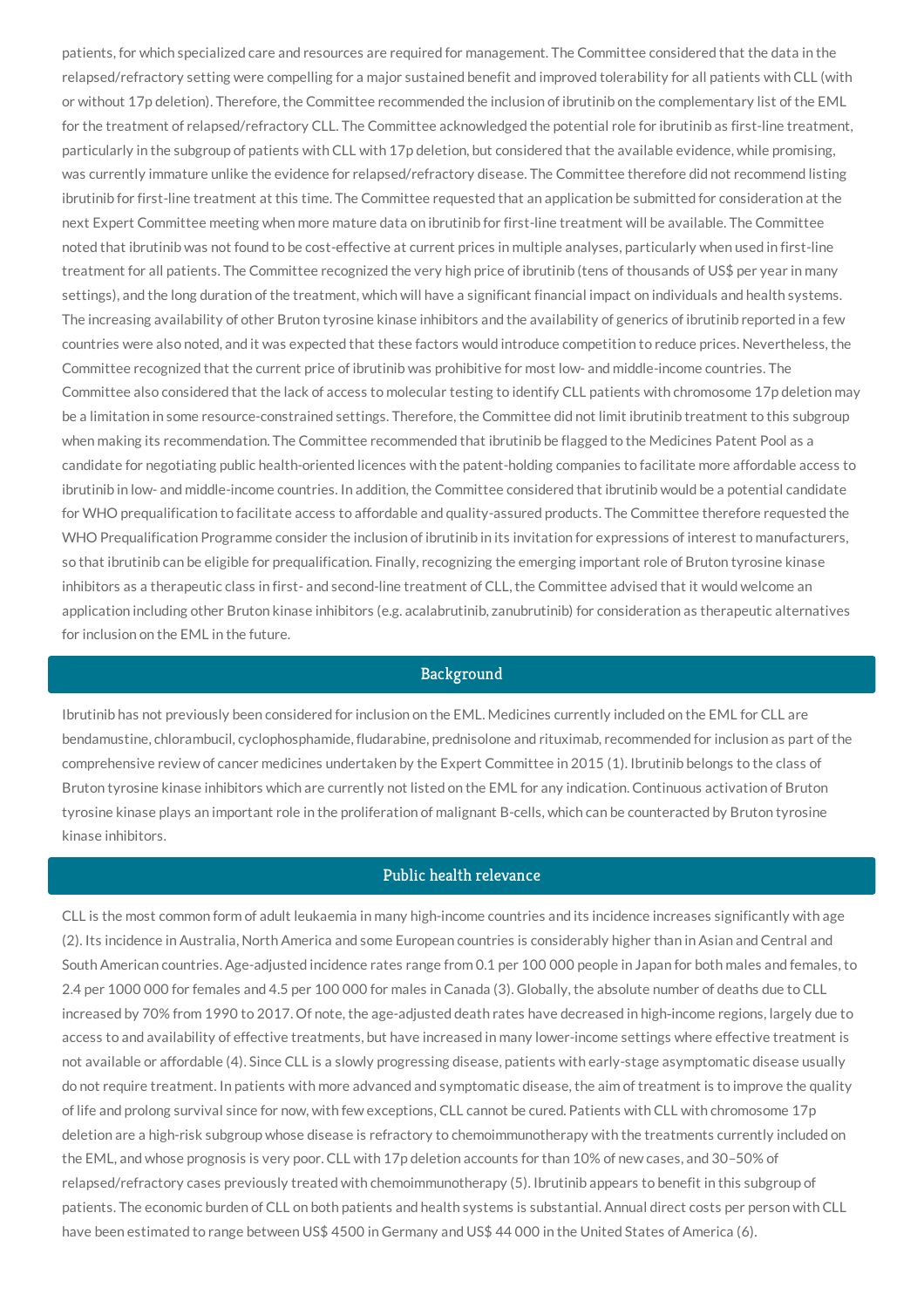### **Benefits**

Four systematic reviews (7–10) and five randomized trials (11–15) assessing ibrutinib for the treatment of CLL were identified in the application. Two of these trials were direct comparisons of ibrutinib with another targeted therapy not included on the EML (another Bruton tyrosine kinase inhibitor in one study and an anti-CD20 monoclonal antibody in the other) and were therefore not included in the meta-analysis conducted by the applicants (11,15). The remaining three trials provided data on the effect of ibrutinib as a first- or second-line of treatment in patients with CLL. Two trials were conducted in treatment-naïve patients. One compared ibrutinib with chlorambucil for 12 cycles in patients without the 17p deletion (12), while the other trial evaluated ibrutinib plus obinutuzumab (an anti-CD20 monoclonal antibody) versus chlorambucil plus obinutuzumab for six cycles (13). This trial included participants with 17p deletion, although they represented only a small proportion of the participants included (about 14%). The third trial enrolled participants with relapsed/refractory disease and assessed the effect of ibrutinib plus bendamustine and rituximab versus bendamustine plus rituximab alone. Participants with the 17p deletion were excluded from this study due to the known poor response of these patients to bendamustine plus rituximab (14). A meta-analysis of these three studies showed that the use of ibrutinib as a first- or second-line treatment probably increases progression-free survival (hazard ratio (HR) 0.20, 95% confidence interval (CI) 0.14 to 0.27; high-certainty evidence) and probably also overall survival (HR 0.44, 95% CI 0.20 to 0.97; moderate-certainty evidence). Median overall survival had not been reached. Median progression-free survival was reached in one trial of patients with relapsed/refractory disease (14), and indicated a progression-free survival gain of 50.8 months in absolute terms. One trial reported the effect of ibrutinib on quality of life and found that the use of ibrutinib resulted in a statistically significant improvement in scores of the Functional Assessment of Chronic Illness Therapy (FACIT) – Fatigue and the European Organization for the Research and Treatment of Cancer Quality of Life Questionnaire (EORTC QLQ-C30) questionnaires. The mean difference observed in the FACIT – Fatigue score was 2.6 points (95% CI 0.4 to 4.9 points); however, this is below the minimally important differences reported for this scale (16). In addition, the mean difference reported in the physical functioning score of EORTC QLQ-C30 was 5.0 points (95% CI 0.75 to 9.25 points), which is also under the reported minimal important difference for this domain (17).

#### Harms

Only one of the included trials reported adverse events in both treatment groups (13). For the comparison of ibrutinib plus obinutuzumab versus chlorambucil plus obinutuzumab, the frequency of grade 3 and 4 adverse events was similar in both arms (risk ratio (RR) 0.98, 95% CI 0.82 to 1.17; low-certainty evidence). Common adverse events associated with ibrutinib included neutropenia, pneumonia, hypertension, anaemia, hyponatremia and atrial fibrillation. However, systematic reviews have linked the use of ibrutinib with an increased risk of hypertension, atrial fibrillation and major bleeding (9,10). The use of ibrutinib (in comparison with regimens without ibrutinib) probably results in 60 more cases of hypertension (95% CI 20 to 160 more; moderatecertainty evidence), 19 more cases of atrial fibrillation (95% CI 10 to 58 more; high-certainty evidence) and 122 more bleeding events (95% CI –8 fewer to 370 more; moderate-certainty evidence) per 1000 patients treated.

### Cost / cost effectiveness

Three studies that evaluated the cost–effectiveness of ibrutinib for treatment of CLL/small lymphocytic lymphoma were identified in the application (18–20). One study was a cost–utility analysis from the Swedish health system perspective in a population of patients with refractory or relapsed CLL (18). The authors concluded that ibrutinib could be cost-effective compared with ofatumumab, idelalisib plus ofatumumab or physicians' choice of treatment. However, the incremental cost–effectiveness ratios were around € 60 000 per quality-adjusted life-year (QALY) gained, higher than the thresholds most often used in European countries. A cost–utility analysis from the United States Medicare perspective was done using ibrutinib as first-line therapy versus obinutuzumab and chlorambucil (19). In a cohort of patients older than 65 years without the 17p deletion, the incremental cost– effectiveness ratios was US\$ 189 326 per QALY gained, showing that ibrutinib was not a cost-effective alternative at the current price and willingness-to-pay thresholds. The third study was a cost–utility analysis from the perspective of the National Health System of the United Kingdome of Great Britain and Northern Ireland in adults with untreated CLL. The model compared ibrutinib with obinutuzumab plus chlorambucil and showed an incremental cost–effectiveness ratio of £ 75 648 per QALY gained, which is more than the commonly used willingness-to-pay thresholds used in the United Kingdom of £ 20 000–30 000 per QALY gained used by the National Institute for Health and Care Excellence for new treatments, and of £ 50 000 per QALY gained for end-of-life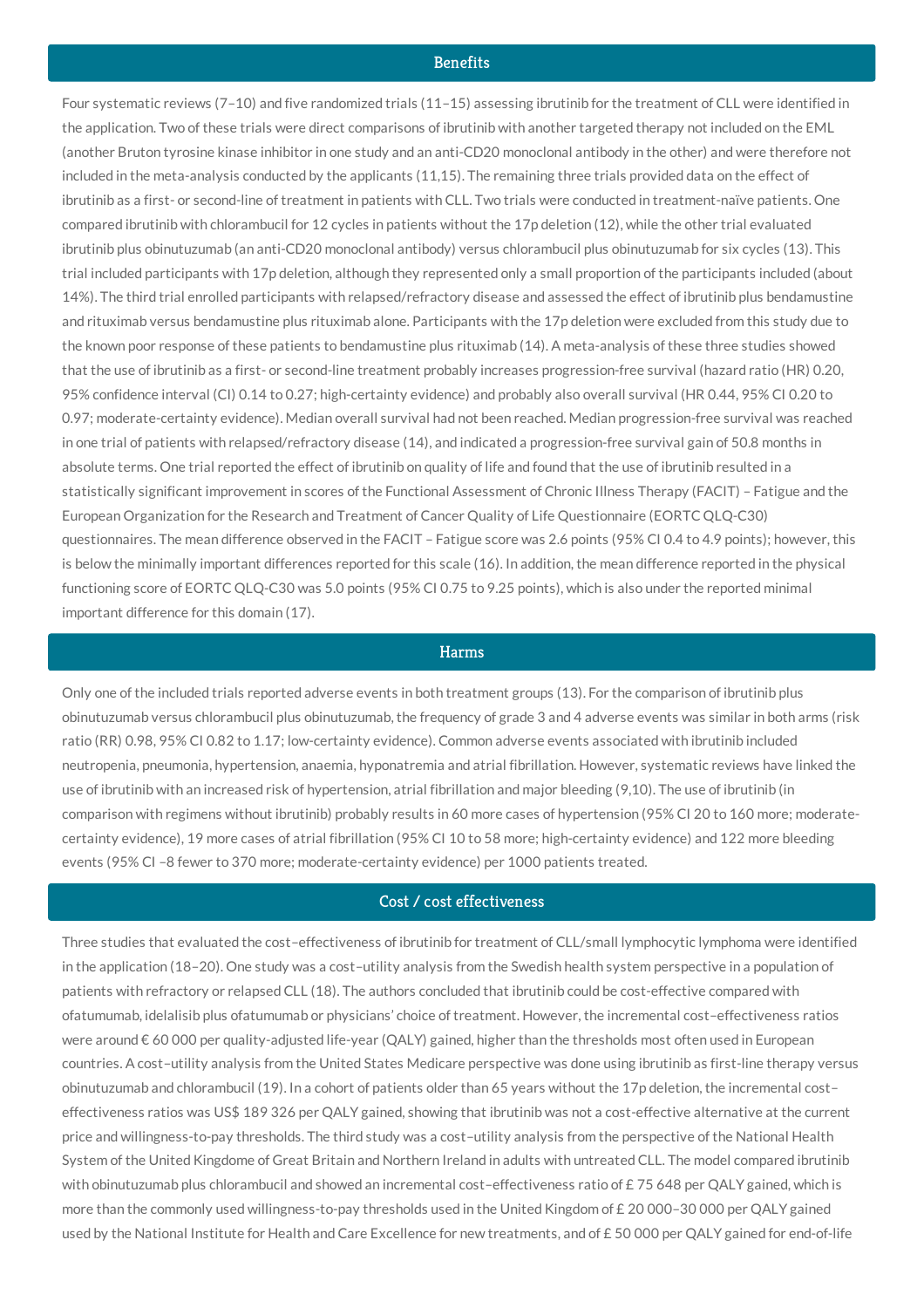treatments (20). The applicants report that national reimbursement agencies in Australia, Canada and the United Kingdom have evaluated the cost–effectiveness of ibrutinib and recommended coverage, albeit in specific subgroups of patients and under confidential pricing agreements.

## WHO guidelines

WHO guidelines for the treatment of CLL are not available.

## Availability

Ibrutinib has marketing approval from multiple national regulatory agencies, including the Australian Therapeutic Goods Administration, the European Medicines Agency, Health Canada, the Japanese Pharmaceuticals and Medical Devices Agency and the United States Food and Drug Administration. Ibrutinib is under patent until 2027. However, generics are available in some countries.

### Other considerations

The EML Cancer Medicines Working Group advised that it supported the inclusion of ibrutinib on the EML as first-line treatment for the high-risk subgroup of patients with CLL with 17p deletion, recognizing that this population has a significantly poorer prognosis, and an unmet need for effective treatment exists. A broader role for ibrutinib in all patients with CLL, and in the secondline setting, is not supported at this time. However, the Working Group noted the significant cardiovascular toxicity associated with ibrutinib, in particular atrial fibrillation and major bleeding, management of which requires specialized care and resources that may not be widely available in some settings. The Working Group also considered that the need for molecular testing to identify patients with 17p deletion, who are most likely to benefit from treatment, may be a further limitation, particularly in some resource-constrained settings where such testing may not be available or affordable. The Working Group also recognized the high cost of the medicine, the potentially long duration of treatment and the fact that ibrutinib has not been found to be cost-effective at current prices in multiple analyses. It is hoped that with the emerging availability of generics in some settings, the price will decrease and treatment will be more affordable. Comments were received from the WHO Department of Noncommunicable Diseases. The technical department advised that at the current time, there was not a strong justification for inclusion of ibrutinib on the EML. The department acknowledged that CLL with 17p/TP53 deletion could be a specific indication for which ibrutinib may have merit; however, given the important health system requirements, including the need for complex diagnostic tests (to avoid inappropriate prescribing and use), the high risk of clinically relevant side-effects, and the absence of an improvement in quality of life, the technical department concluded that there were currently insufficient data to merit its inclusion. The technical department also noted that more data on the clinical benefit of ibrutinib for the treatment of patients with CLL with 17p/TP53 deletion would be valuable to better evaluate its potential role as an essential medicine.

4. Ou Z, Yu D, Liang Y, He W, Li Y, Zhang M, et al. Analysis of the Global Burden of Disease study highlights the trends in death and dis ability-adjusted life years of leukemia from 1990 to 2017. Cancer Commun (Lond). 2020;40(11):598–610.

<sup>1.</sup> The selection and use of essential medicines. Report of the WHO Expert Committee, 2015 (including the 19th WHO Model List of Essential Medicines and the 5th WHO Model List of Essential Medicines for Children). Geneva: World Health Organization; 2015. ( WHO Technical Report Series, No. 994; https://apps.who.int/iris/handle/10665/189763, accessed 8 June 2021).

<sup>2.</sup> Redaelli A, Laskin BL, Stephens JM, Botteman MF, Pashos CL. The clinical and epidemiological burden of chronic lymphocytic leuka emia. Eur J Cancer Care (Engl). 2004;13(3):279–87.

<sup>3.</sup> Miranda-Filho A, Piñeros M, Ferlay J, Soerjomataram I, Monnereau A, Bray F. Epidemiological patterns of leukaemia in 184 countri es: a population-based study. The Lancet Haematology. 2018;5(1):e14–e24.

<sup>5.</sup> Zenz T, Gribben JG, Hallek M, Döhner H, Keating MJ, Stilgenbauer S. Risk categories and refractory CLL in the era of chemoimmun otherapy. Blood. 2012;119(18):4101–7.

<sup>6.</sup> Frey S, Blankart CR, Stargardt T. Economic burden and quality-of-life effects of chronic lymphocytic leukemia: a systematic review of the literature. Pharmacoeconomics. 2016;34(5):479–98.

<sup>7.</sup> Molica S, Giannarelli D, Baumann T, Montserrat E. Ibrutinib as initial therapy in chronic lymphocytic leukemia: a systematic review and meta-analysis. Eur J Haematol. 2020;104(5):512–5.

<sup>8.</sup> Puła A, Stawiski K, Braun M, Iskierka-Jażdżewska E, Robak T. Efficacy and safety of B-cell receptor signaling pathway inhibitors in relapsed/refractory chronic lymphocytic leukemia: a systematic review and meta-analysis of randomized clinical trials. Leuk Lympho ma. 2018;59(5):1084–94.

<sup>9.</sup> Caldeira D, Alves D, Costa J, Ferreira JJ, Pinto FJ. Ibrutinib increases the risk of hypertension and atrial fibrillation: systematic revi ew and meta-analysis. PLoS One. 2019;14(2):e0211228.

<sup>10.</sup> Caron F, Leong DP, Hillis C, Fraser G, Siegal D. Current understanding of bleeding with ibrutinib use: a systematic review and met a-analysis. Blood Adv. 2017;1(12):772–8.

<sup>11.</sup> Munir T, Brown JR, O'Brien S, Barrientos JC, Barr PM, Reddy NM, et al. Final analysis from RESONATE: up to six years of follow-u p on ibrutinib in patients with previously treated chronic lymphocytic leukemia or small lymphocytic lymphoma. Am J Hematol. 2019; 94(12):1353–63.

<sup>12.</sup> Burger JA, Tedeschi A, Barr PM, Robak T, Owen C, Ghia P, et al. Ibrutinib as initial therapy for patients with chronic lymphocytic l eukemia. N Engl J Med. 2015;373(25):2425–37.